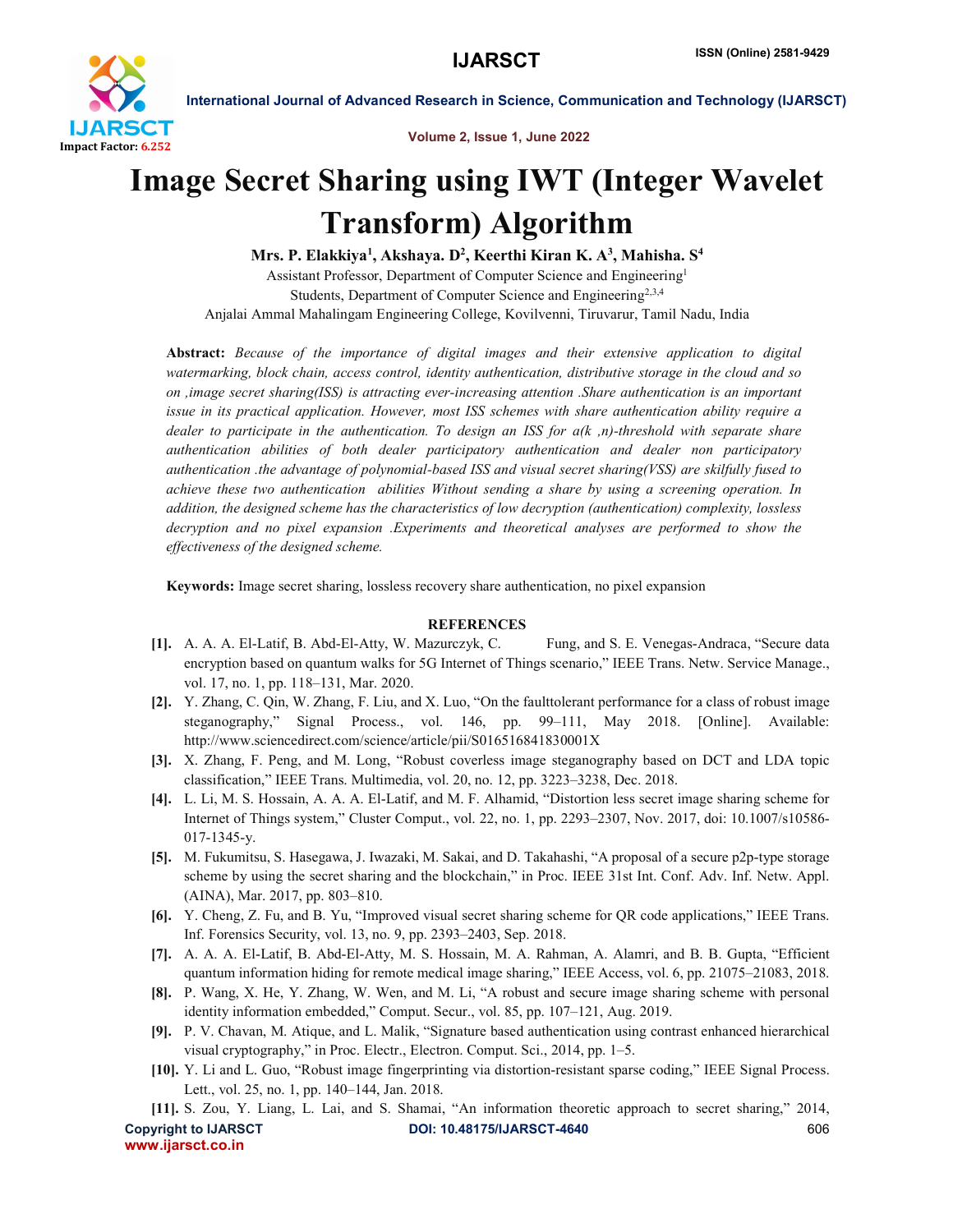

International Journal of Advanced Research in Science, Communication and Technology (IJARSCT)

### Volume 2, Issue 1, June 2022

arXiv:1404.6474. [Online]. Available: http://arxiv.org/abs/1404.6474

- [12]. I. Komargodski, M. Naor, and E. Yogev, "Secret-sharing for NP," J. Cryptol., vol. 30, no. 2, pp. 444–469, Apr. 2017.
- [13]. G. Wang, F. Liu, and W. Q. Yan, "Basic visual cryptography using braille," Int. J. Digit. Crime Forensics, vol. 8, no. 3, pp. 85–93, Jul. 2016.
- [14]. M. Naor and A. Shamir, "Visual cryptography," in CryptologyEUROCRYPT (Lecture Notes in Computer Science). Perugia, Italy: Springer, 1995, pp. 1–12.
- [15]. C.-N. Yang, C.-C. Wu, and Y.-C. Lin, "k out of n region-based progressive visual cryptography," IEEE Trans. Circuits Syst. Video Technol., vol. 29, no. 1, pp. 252–262, Jan. 2019.
- [16]. A. Shamir, "How to share a secret," Commun. ACM, vol. 22, no. 11, pp. 612–613, Nov. 1979.
- [17]. X. Yan, L. Liu, L. Li, and Y. Lu, "Robust secret image sharing resistant to noise in shares," ACM Trans. Multimedia Comput., Commun., Appl., Oct. 2020.
- [18]. C. Asmuth and J. Bloom, "A modular approach to key safeguarding," IEEE Trans. Inf. Theory, vol. IT-29, no. 2, pp. 208–210, Mar. 1983.
- [19]. X. Yan, Y. Lu, L. Liu, and X. Song, "Reversible image secret sharing," IEEE Trans. Inf. Forensics Security, vol. 15, no. 5, pp. 3848–3858, Oct. 2020.
- [20]. Z. Wang, G. R. Arce, and G. Di Crescenzo, "Halftone visual cryptography via error diffusion," IEEE Trans. Inf. Forensics Security, vol. 4, no. 3, pp. 383–396, Sep. 2009.
- [21]. J. Weir and W. Yan, A comprehensive study of visual cryptography, vol. 5. Berlin, Germany: Springer, 2010, pp. 70–105.
- [22]. X. Yan, S. Wang, X. Niu, and C.-N. Yang, "Halftone visual cryptography with minimum auxiliary black pixels and uniform image quality," Digit. Signal Process., vol. 38, pp. 53–65, Mar. 2015.
- [23]. Z.-X. Fu and B. Yu, "Visual cryptography and random grids schemes," in Digital-Forensics Watermarking. Auckland, New Zealand: Springer, 2014, pp. 109–122.
- [24]. X. Yan, X. Liu, and C.-N. Yang, "An enhanced threshold visual secret sharing based on random grids," J. Real-Time Image Process., vol. 14, no. 1, pp. 61–73, Jan. 2018.
- [25]. T. Guo, F. Liu, and C. Wu, "Threshold visual secret sharing by random grids with improved contrast," J. Syst. Softw., vol. 86, no. 8, pp. 2094–2109, Aug. 2013.
- [26]. C.-C. Thien and J.-C. Lin, "Secret image sharing," Comput. Graph., vol. 26, no. 5, pp. 765–770, Oct. 2002. Y. Liu, C. Yang, Y. Wang, L. Zhu, and W. Ji, "Cheating identifiable secret sharing scheme using symmetric bivariate polynomial," Inf. Sci., vol. 453, pp. 21–29, Jul. 2018.
- [27]. X. Zhou, Y. Lu, X. Yan, Y. Wang, and L. Liu, "Lossless and efficient polynomial-based secret image sharing with reduced shadow size," Symmetry, vol. 10, no. 7, 2018. [Online]. Available: http://www.mdpi.com/2073- 8994/10/7/249
- [28]. Z. Zhou, C. Yang, Y. Cao, and X. Sun, "Secret image sharing based on encrypted pixels," IEEE Access, vol. 6, p. 15021–15025, 2018.
- [29]. C.-C. Lin and W.-H. Tsai, "Secret image sharing with steganography and authentication," J. Syst. Softw., vol. 73, no. 3, pp. 405–414, Nov. 2004.
- [30]. Y. Liu and C.-C. Chang, "A turtle shell-based visual secret sharing scheme with reversibility and authentication," Multimedia Tools Appl., vol. 77, no. 19, pp. 25295–25310, Oct. 2018, doi: 10.1007/s11042- 018- 5785-z.
- [31]. C.-C. Chang, Y.-P. Hsieh, and C.-H. Lin, "Sharing secrets in stego images with authentication," Pattern Recognit., vol. 41, no. 10, pp. 3130–3137, Oct. 2008. [Online].
- [32]. G. Ulutas, M. Ulutas, and V. V. Nabiyev, "Secret image sharing scheme with adaptive authentication strength," Pattern Recognit. Lett., vol. 34, no. 3, pp. 283–291, Feb. 2013. [Online]. Available: http://www. sciencedirect.com/science/article/pii/S0167865512003479
- [33]. P. Li, P. Ma, and X. Su, "Image secret sharing and hiding with authentication," in Proc. 1st Int. Conf. Pervas. Comput., Signal Process. Appl., Sep. 2010, pp. 367–370.
- [34]. Y.-X. Liu, Q.-D. Sun, and C.-N. Yang, "(k,n) secret image sharing scheme capable of cheating detection,"